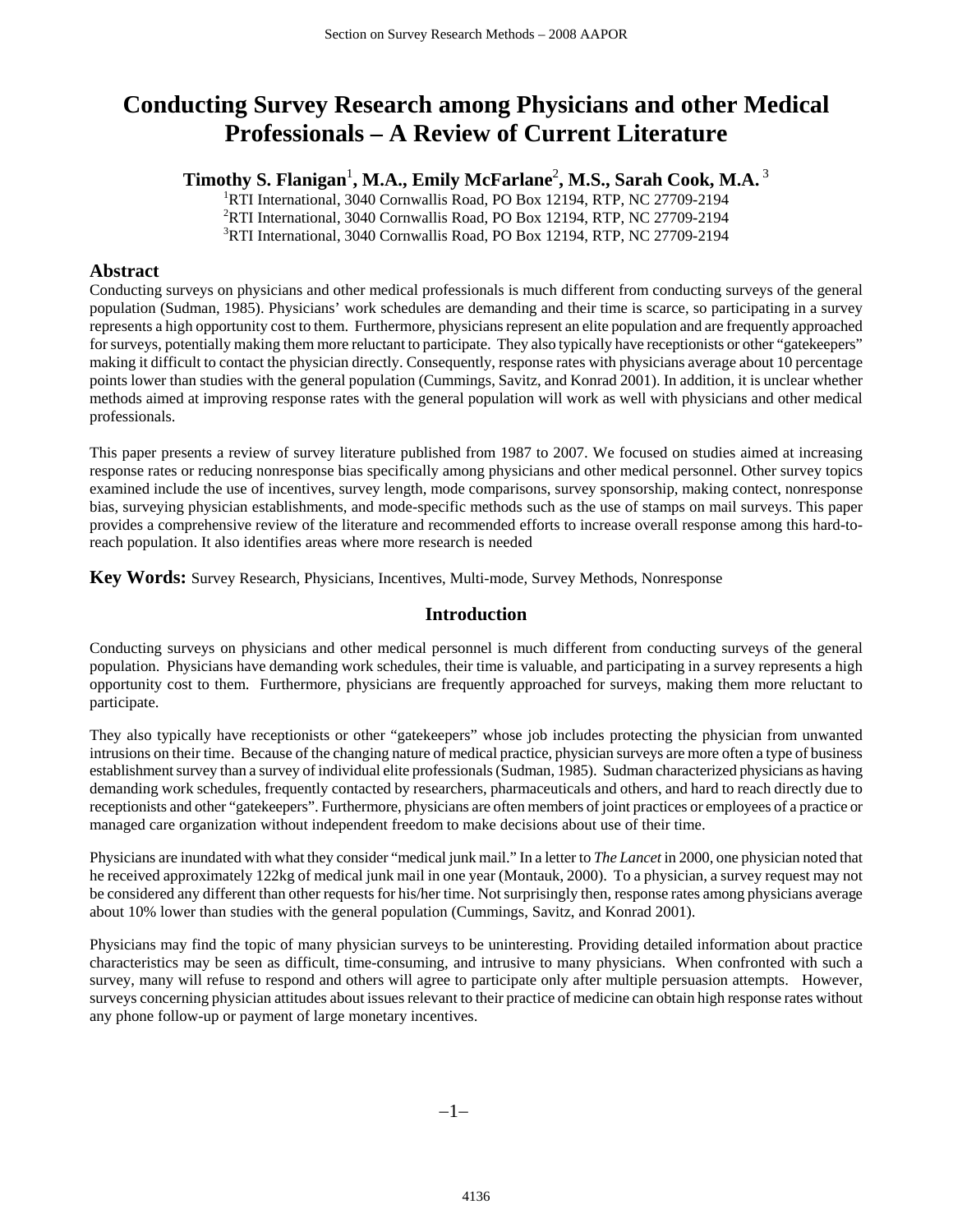#### **Methods**

We conducted a literature review in 2002 that included publications from 1987-2002. In 2008, we recognized a need to update the literature review with current publications. Furthermore, we found only a couple of studies in 2002 that addressed the use of the Internet as a mode of administration. There is much more information available since 2002 and we wanted to include this valuable information. We decided to update our literature review with publications from 2002-2008. In total, this review includes 136 publications from 1987 to 2008 in scientific databases (e.g. MEDLINE, PsychInfo, WebSM, Google Scholar, ASA and AAPOR Proceedings), peer-reviewed journal articles (e.g. *Public Opinion Quarterly, Evaluation and the Health Professions)*, conference proceedings, or books related to survey research pertaining to improving response rates or reducing nonresponse bias with physicians. The following table displays the "key words" used during the literature review.

| <b>Topics</b>               | <b>Keywords</b>                                                           |
|-----------------------------|---------------------------------------------------------------------------|
| Incentives                  | Incentives, non-monetary incentives, lottery, gifts                       |
| Mail Strategies             | Survey length, stamps, postage, replacement surveys, timing, mail surveys |
| <b>Telephone Strategies</b> | Telephone surveys,                                                        |
| Web Strategies              | Internet, web survey, email survey                                        |
| Multi-Mode Strategies       | Mode comparison, mixed mode                                               |
| Reaching physicians         | Gatekeepers, survey sponsorship,                                          |
| Nonresponse bias            | Nonresponse bias, response rates, late responders                         |

# **Importance of High Response Rates**

Maintaining high response rates is always desirable. However, recent research has shown that survey response rates among physicians tend to be lower than the general population.

Asch et al. (1997) reviewed 178 manuscripts to characterize response rates for mail surveys published in medical journals. They found the mean response rate among mail surveys to be approximately 60%. However, response rates vary according to subject studied and technique used. They found that surveys of physicians had a mean response rate of 54% compared to 68% mean response rate among non-physicians. The authors concluded that written reminders provided with a copy of the instrument and telephone reminders were each associated with response rates 13% higher than surveys that did not use these techniques. Price (2000) also found that physicians are more reluctant to participate in surveys. The author cites a number of reasons for physician reluctance including an unwillingness to take part in stereotyping and generalization and resistance to restrictions imposed by closed-format questions. The author concludes that two techniques have consistently shown to improve response rates: the use of prepaid incentives and multiple follow-up contacts.

A recent paper titled, "*Methodologies for Improving Response Rates in Surveys of Physicians: A Systematic Review*" (VanGeest et al., 2007). The authors conducted a systematic review of 66 published reports of efforts to improve response rates to physician surveys. They specifically looked at incentive and design-based approaches. They found that small financial were effective in improving physician response. Token non-monetary incentives were much less effective. In terms of design strategies, postal and telephone strategies have generally been more successful than have fax or Web-based approaches, with evidence also supporting use of mixed-mode surveys in this population. In addition, use of first-class stamps on return envelopes and questionnaires designed to be brief, personalized, and endorsed by legitimizing professional associations were also more likely to be successful.

### **Nonresponse**

Although maintaining high response rates is always desirable, research evidence indicates that physician surveys are somewhat more resilient to the effects of survey non-response than other types of surveys. Studies have been done comparing early and late responders on survey questions, as well as comparing responders and nonresponders in terms of background characteristics (usually available on sampling frames of physicians).

Kellerman and Herold (2001) suggest that response bias may be less of a concern for physician surveys compared to surveys with the general population as most nonresponse studies have found no or only minimal amounts of response bias. This finding holds true for studies conducted after 2001 as well (Barclay, 2002; Cull et al., 2005; Menachemi et al., 2006; McFarlane et al., 2007; Bjertnaes et al., 2008).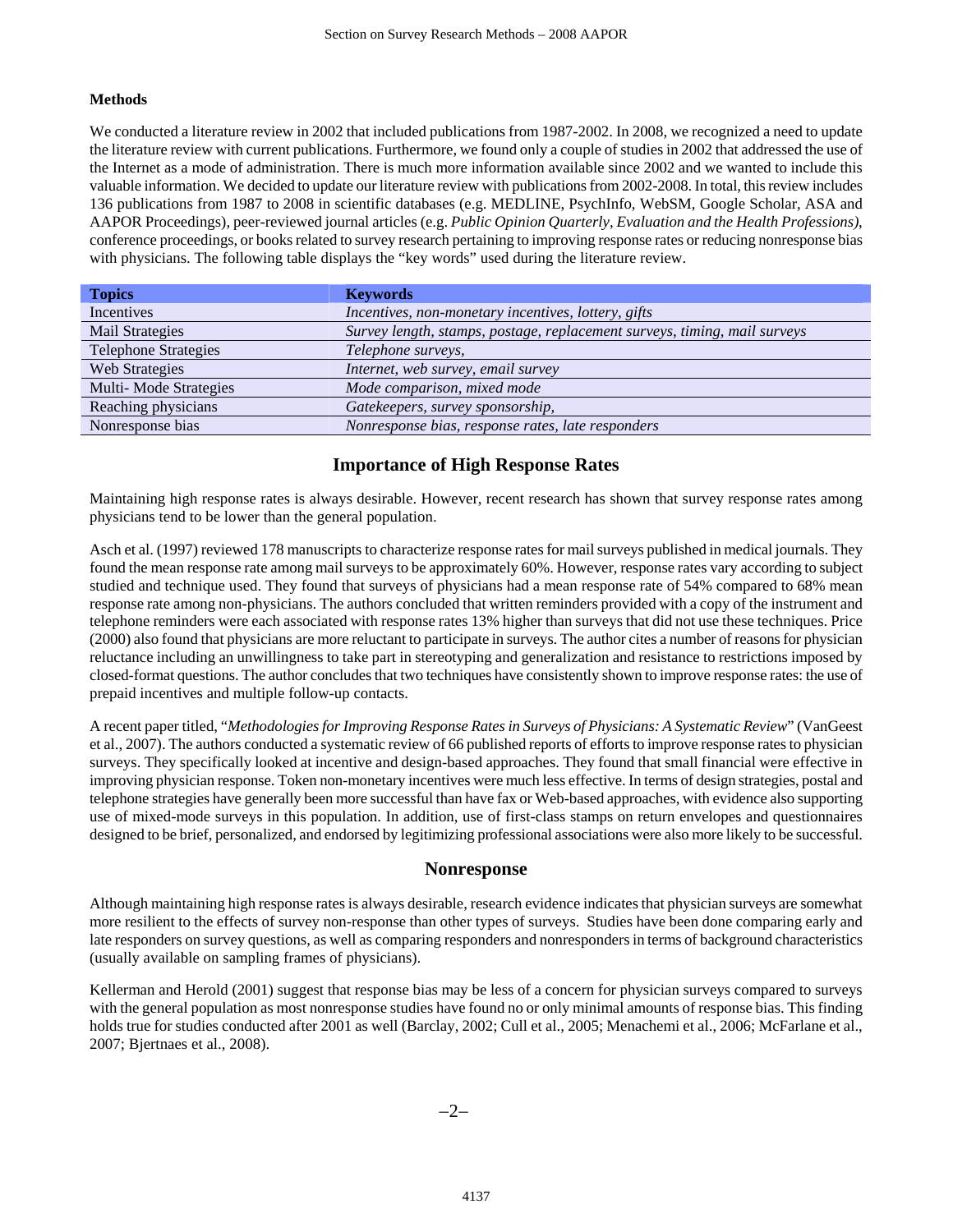Studies of **early and late responders** (Menachemi et al., 2006; Schoenman et al., 2003;

Armstrong and Ashworth, 2000; Guadagnoli and Cunningham, 1989; Malin, Rideout, Ganz, 2000; Parsons, Warnecke, Czaja, Barnsley, and Kaluzny, 1994; Sobal and Ferentz, 1989; Thran, Olson, and Strouse, 1987) indicate that they do not differ significantly in their answers to survey questions. McFarlane et al (2007) found that men were more likely to be early responders and that additional mailings helped to reduce the amount of bias for men.

Few differences were found with respect to demographic variables such as income, geographic area, specialty, and gender. When differences were observed, early responders were more likely to live in suburban areas and have higher annual incomes than late responders (Guadagnoli and Cunningham, 1989; Sobal and Ferentz, 1989; Temple et-al., 1997; Kellerman and Herold, 2001; Barclay, 2002; Cull et al., 2005).

Studies of respondents and nonrespondents suggest differences on some characteristics (such as age, recency of graduation, medical specialty, practice location, and whether the physician is U.S. or foreign trained), but not large differences. Berk (1983, 1985) suggests that, if a given sample size is needed for statistical power reasons, a larger sample should be drawn. If we assume that nonrespondents are not significantly different from respondents, then the reduction of costs of trying to encourage reluctant sample members to participate can more than offset the costs of initial contacts.

Other findings included:

### **Response rates and response bias.**

• Several studies with physicians have shown that higher response rates are not associated with lower response bias (Barton et al. 1980, McCarthy and MacDonald 1997; Thomsen 2000; and McFarlane, Murphy, Olmsted, and Hill, 2007).

#### **When bias did exist**…

- The direction showed that women, non specialist physicians (e.g. generalists), young physicians or recently licensed physicians, and medical graduates from the country sponsoring the survey were slightly more likely to respond to the survey (Temple et-al, 1997; Kellerman and Herold, 2001; Barclay, 2002; Cull, Karen, O'Connor, Sharp and Tang 2005).
- Contradictory to most findings, one study found that male physicians were more likely to be responders than females (McFarlane, Murphy, Olmsted, and Hill, 2007).

#### **Mode:**

- Surveys completed on the web have a tendency to incur a greater non-response bias compared to surveys conducted in other modes (Leece et.al, 2004; Kellerman and Herold 2001; Cummings et.al, 2001)
- In a comparison between mail and web, no response bias was detected in either group for age, gender or tenure. However, a bias towards nonspecialists was present in the web group. A mail follow-up survey, however, reduced the amount of bias (Beebe, Locke, Barnes, Davern, and Anderson, 2007).

# **Maximizing Response in Mail and Telephone Surveys**

### **Mail Surveys**

Early research on mail surveys and physicians confirm that Dillman's (1978) Total Design Method (TDM) variables are important for maximizing mail response rates. Researchers who have manipulated characteristics of mail survey methodology confirm:

- **Prepaid incentives at initial contact** (rather than delayed incentives or prepaid incentives on follow-up) have been shown to improve response rates (Berk et al., 1990; Berry and Kanouse, 1987; VanGeest, Wynia, 2000).
- **Personalized letters** (Everett et al. 1997; Oden and Price, 1999; Olson et al., 1993).
- **Professional organization sponsorship** (Olson et al., 1993)
- **Studies comparing full TDM approaches** generally show high response rates (Berry and Kanouse, 1987; Everett, Bedell, and Telljohann, 1997; Kasprzyk, Montano, Lawerence, and Phillips 2001; Moore, Gaudino, DeHart, Cheadle, and Martin, 2001; Mullen, Easling, Nixon, Koester and Biddle, 1987; Olson, Schneiderman, and Armstrong, 1973; Shosteck and Fairweather, 1979; Tambor, Chase, Faden, Geller, Hofman and Noltzman, 1993).
- **Prenotification of the survey** did improve response rates in most cases (Ward et al., 1998; Heywood et al., 1995). One exception is a study by Shiono and Klebanoff, 1991, which did not see improvements.

−3−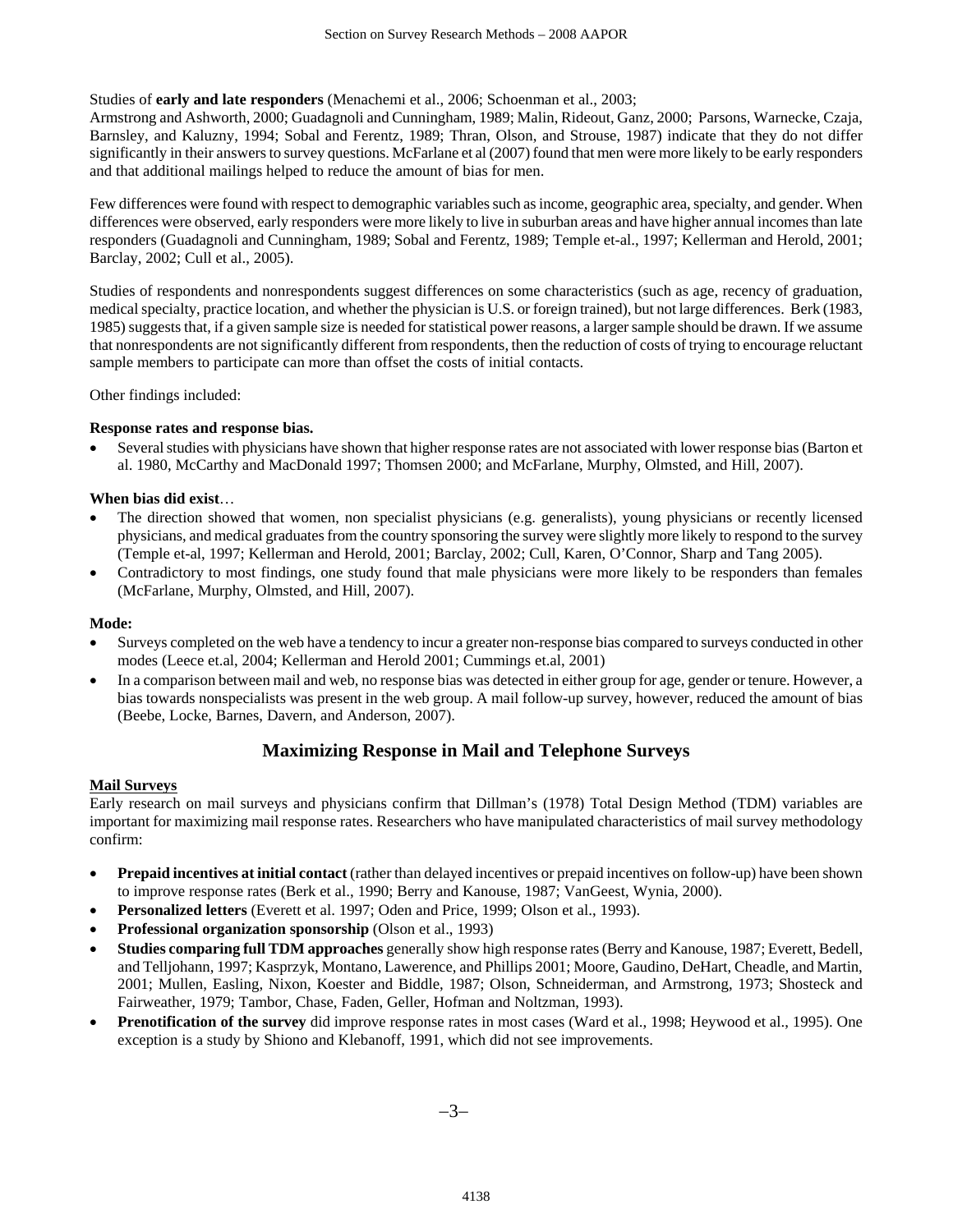However, response rates for mail surveys with physicians have declined over the past decade (Cull et al., 2005), and the above strategies alone are often not sufficient to maintain response rates.

### **Postcard reminders:**

- Sending replacement questionnaires as opposed to postcards increases response rates, but are not a cost saving strategy (Becker, Cookston, and Kuberg, 2000; Olmsted et al., 2005).
- Sending postcard reminders as opposed to no reminder did not increase response rates in a survey of registered nurses (Hill, Fahrney, Wheeless, and Carson, 2006).

# **Use of Stamps**

- Some research with physician populations has shown that the use of stamps can be effective compared to metered or business reply envelopes for return mail (Streiff, 2001; Kellerman and Herold, 2001; Urban, Anderson, and Tseng, 1993).
- No evidence to support the use of stamps on outgoing mail. Seven studies conducted in the 1970's found no difference in response rates for mailings that used a stamped outgoing envelope versus a metered outgoing envelope (Edwards, 2002; Gullen, 1993). One recent study also found no difference in response rates (McFarlane, Murphy, Olmsted, 2007).

# **Certified Mail, Priority, and FedEx**

- Rimm, Stampfer, Colditz, et al. 1990 found that the use of Certified Mail increased response rates. Del Valle et al., 1997 reported 16.5% increase in response rates using certified mail
- Kasprzyk et al. (2001) compared Federal Express delivery with US Mail resulted in an 8% increase in response rates.
- A survey of health care providers in Alaska and New Mexico found no difference in response rates between surveys sent via US mail and surveys sent via Priority mail (Brems, Johnson, Warner, and Roberts, 2006). However, another study found that the use of Priority mail was effective in increasing response rates with physicians (Moore and An, 2001).

# **Survey size and length:**

- Not surprisingly, most studies found that longer surveys tend to yield lower levels of physician participation (Burt and Woodwell, 2005; Thran & Hixson, 2000; Asch, Christakis, & Ubel, 1998; Thran & Berk, 1993).
- A comparison of surveys of varying length identified a threshold of 1000 words, at which response rates begin to drop off (Jepson, Asch, Hershey and Ubel, 2005).
- Even an increase from a one page, one-sided survey to a one page, two-sided survey was associated with lower response rates (Hing, Schappert, Burt, and Shimizu, 2005; Olmsted et al., 2005)
- Making the survey shorter by using a close-ended questionnaire format compared to an open-ended format yielded a 22% higher response rate (Griffith, Cook, Guyatt, and Charles, 1999).
- Beebe, Stoner, Anderson, and Willimans (2007) advocate the use of printing a survey in a small white booklet (as suggested in Dillman's Total Design Method) compared to a larger size survey or a survey on blue paper. The small white booklet obtained higher response rates on the initial mailing and in less time than the other mailings.

### **Cover Letters**

- Respondents who received a flattering cover letter emphasizing the physician's importance and expertise yielded a higher response rate than a standard cover letter. This difference was found only in letters sent by mail and not on the Internet (Leece et al., 2004).
- The literature is mixed on whether the use of hand-written notes or signatures can improve response rates. Two studies reported that the inclusion of hand-written notes increased response rates (Leece et al., 2006; Maheux, Legault, & Lambert, 1989; Olson et al., 1993), while another study reported no difference between a hand-written signature and a scanned signature (McKenzie-McHarg, Tully, Gates, Ayers, & Brocklehurst, 2005).

### **Sponsorship**

- A study found that surveys sent by a recognized sponsor (the American Medical Association) achieved an 11.2% higher response rate than surveys sent using market research letterhead (Olson, Schneiderman, and Armstrong, 1993).
- The use of a university sponsorship compared to a pharmaceutical sponsorship did not improve response rates (Myers, Shaheen, and Lee, 2007)

### **Response rates compared to other methods**

• Studies have found that physician response to mail surveys rivals that of telephone surveys (Kellerman and Herold, 2001).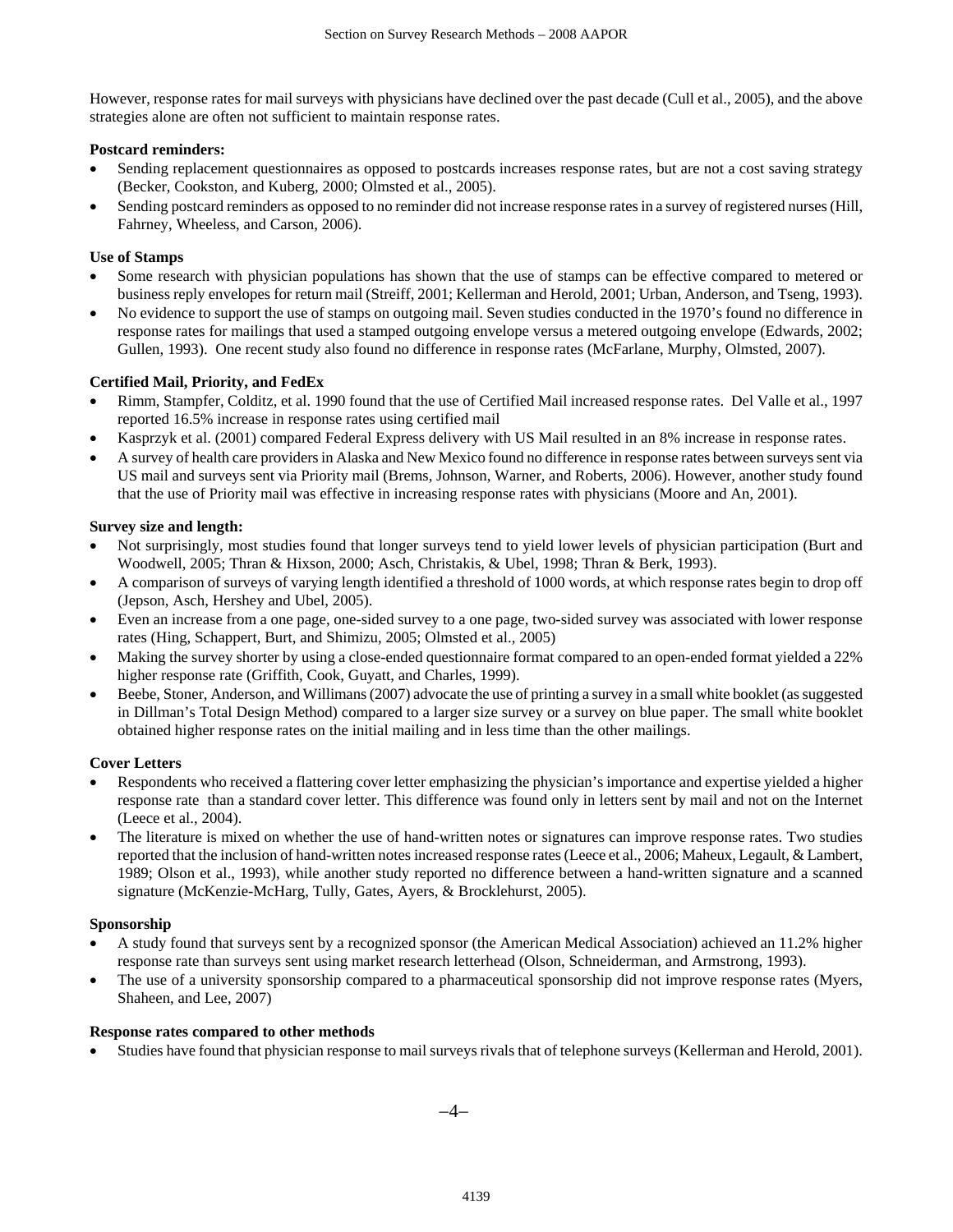• A mail survey with three follow ups achieved response rates 19% higher than in a telephone survey (Hocking, Lim, Read, and Hellard 2006)

Overall, research has shown that providing a personalized letter, prepaid incentive, and follow-up contacts lead to a greater response rate.

# **Telephone Surveys**

Several studies looked at the use of telephone as a mode of data collection, while others looked at the use of the telephone in providing prompts to nonrespondents.

- **Telephone vs. Other Modes of Administration** A study compared a telephone interview with a postal survey that included three reminders. The study found that postal surveys with three reminders can have superior response rates compared with a telephone interview. (Hocking, JS, Lim, MS, Read, T., and Hellard, M. 2006).
- Another study randomly assigned primary care physicians to complete a brief, validated patient questionnaire by mail, Internet (web), or Interactive Voice Response (IVR). Response rates were higher by mail (50.8%) than web (18.4%) or IVR (34.7%) (Rodriguez, H. P., Von Glahn, T., Rogers, W. H., Chang, H., Fanjiang, G., Safran, D.G. 2006).
- **Call scheduling**. Scheduling calls at specific times of the day was found to be successful in one study (Thran, Downes-LeGuin and Berry, 1994). The authors recommend found that including respondent specialty in the call scheduler (ER/ radiology/ pathology in the morning and surgery/anesthesiology in afternoon have higher probability of success), and to avoid too many calls late in the day.
- **Repeated callbacks**. It was found in several studies that the use of telephone "prompts" to complete a mail or internet survey were quite successful (Price 2000, Braithwaite, D., Emery, J., de Lusignan, S. and Sutton, S. 2003, Narayanan, V., Giambo, P., Fry, S., Crafts, J. 2007).
- **Follow-up calls by a physician** who secures cooperation, then passes the case to an interviewer, have been shown to produce substantial increases in response rates (Bostick, Pirie, Leupker, and Kofron, 1992).

Overall, results of these studies seem to suggest that telephone as a solo mode of administration is not very effective. However, when used using a physician or other medical personnel as a point of contact, combining telephone with other modes of administration, call scheduling, and repeated callbacks have led to increases in response rate in telephone surveys.

# **Maximizing Response in Mixed Mode Surveys**

Several surveys have combined telephone surveys with mail in a single design. These studies include telephone surveys in which respondents are:

#### **Mail and telephone:**

- Several studies found that **repeated telephone call-backs** produced more respondents in a mail survey than did either providing a mail follow-up option or making special conversion attempts (Kalsbeek, Dever, Sanders, and Bennett, 1992; Olson, Srinath, Burich, and Klabunde, 1999; Gupta, Ward, and D'Este, 1998; Asch, Jedrziewski, and Christakis, 1997; Parsons, Johnson and Warnecke, 1993; Thran, Olson and Strouse, 1987)
- One exception was a study by Donaldson, et al. (1999) that did not find that follow-up calls improved response rates compared to follow-up mailings. It is unclear, however, whether repeated call-backs were attempted or only one.

### **Mail and Web**:

- Providing a web option in a mail survey was not associated with an increase in response rates, and increased response bias (Brøgger, Nystad, Cappelen, Bakke, 2007).
- Sending the initial survey by mail with followed by a web survey to nonresponders increased response rates compared to an initial survey with a mail nonresponse follow-up (Beebe, Locke, Barnes, Davern, and Anderson, 2007)

#### **Fax and Other Modes:**

−5−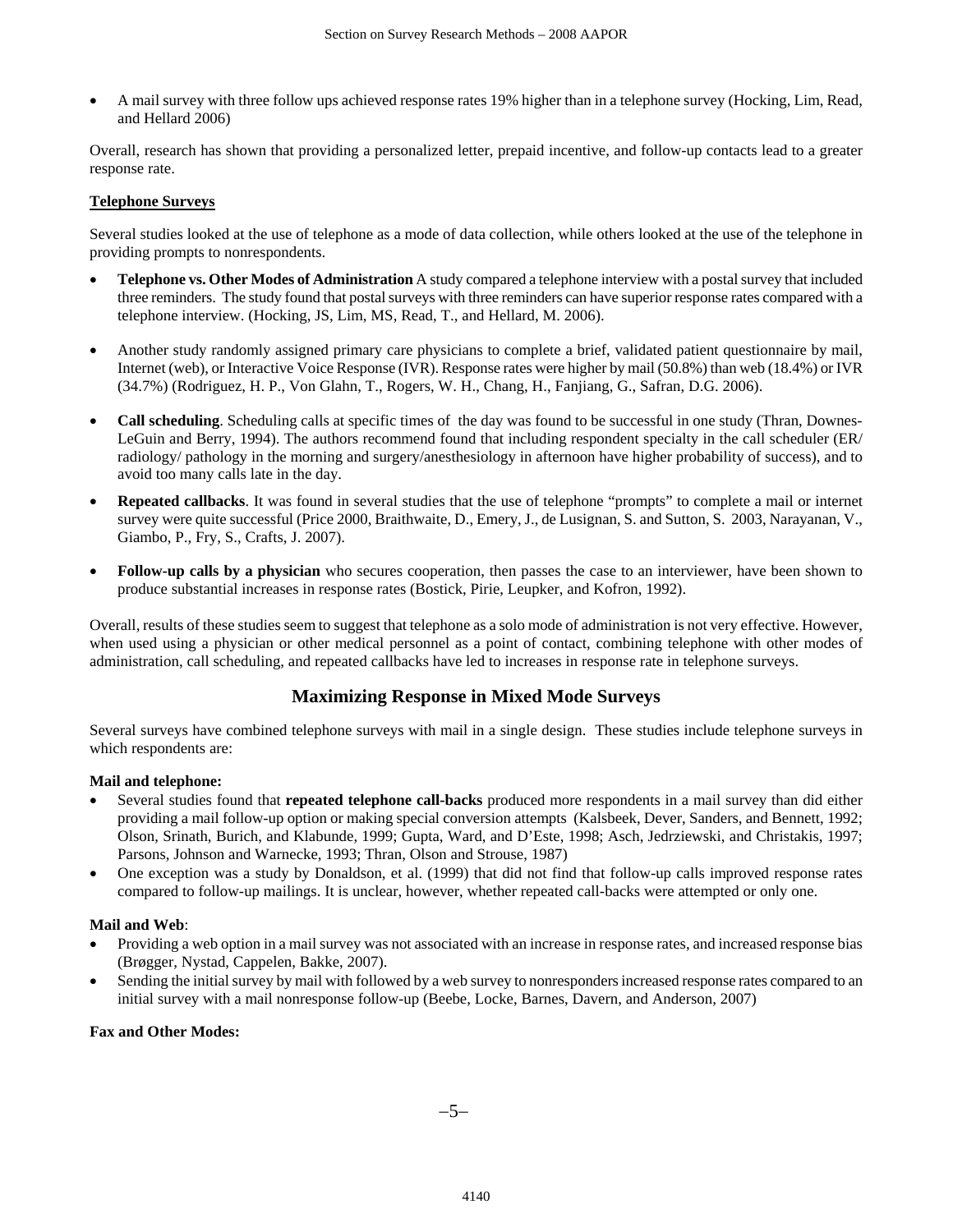- During a telephone screener for survey, physicians were asked whether they would prefer to complete the survey via telephone immediately, postal mail, or fax. Almost half of the physicians requested to be surveyed by fax. Physicians in this group achieved an 87% response rate (Lensing et al., 2000).
- In one study, physicians were randomly assigned to receive the survey by fax, postal mail or email. Surprisingly, the authors found that after two attempts, the physicians in the faxed survey group had the highest response rate at 47%, compared to 41% in the postal mail group, and 26% in the email group (McMahon et al., 2003).
- Mailed surveys with **follow-up telephone reminder calls** (Armstrong and Ashworth, 2000; Asch, Jedrziewski, and Christakis, 1997; Berry and Kanouse, 1987; Gupta, Ward, and D'Este, 1998; Kasprzyk, Malin, Rideout, Ganz, 2001; Moore and An, 2001; Moore, Gaudino, DeHart, Cheadle, and Martin, 2001; Olson, Schneiderman, and Armstrong, 1993; Shiono and Klebanoff, 1991; Tambor, Chase, Faden, Geller, Hofman and Noltzman, 1993; Temple-Smith, Mulvey, and Doyle, 1998; Thran, Olson and Strouse, 1987; Urban, Anderson, and Tseng, 1993; VanGeest, Wynia, Cummins, and Wilson, 2000; Ward, Holt, D'Este, and Sladden, 1998).
- Administered a phone surveys with **mailed prenotifications** (Gunn and Rhodes, 1981; Moore, Gaudino, DeHart, Cheadle, and Martin, 2001; Olson, Srinath, Burich, and Klabunde, 1999).
- Provided a telephone prenotification and reminder calls along with personal interviews (Shosteck and Fairweather, 1979).
- Given the option of responding by different survey modes including: Internet; mail; fax; telephone. (Olson, Srinath, Burich, and Klabunde, 1999)
- Given the option of **mail or web modes**.(Raziano, Ravishankar, Valenzula, Weiner, and Lavizzo-Mourey, 2001) .

Most of these studies were not designed to assess the effect of including the additional mode. However, those studies which did so found that **repeated telephone call-backs** produced more respondents in a mail survey than did either providing a mail follow-up option or making special conversion attempts (Asch, Jedrziewski, and Christakis, 1997; Gupta, Ward, and D'Este, 1998; Thran, Olson and Strouse, 1987), and that **telephone follow-up of mailed questionnaires** is more expensive than mail follow-up (Ogborne, Rush and Fondacaro, 1986). Overall, the best response rates among mixed-mode surveys can be achieved by mailed surveys using a prepaid incentive, follow-up telephone prompts, and the option to complete the survey by several different modes.

# **Web Surveys**

The use of the Internet as a mode of survey data collection has grown in recent years. The benefits of web-based survey include lower cost per case, quick turnaround, ability to complete the survey at any hour of the day, and low respondent burden are very attractive to survey researchers.

### **Web responders**

When given the choice of response mode, physicians who choose to respond over the Internet tended to be younger, male, graduates of American medical schools, working in/ members of/ partners in a larger group practice, and employees of Health Maintenance Organizations (Lusk et al. 2007; Olson et al. 1999).

#### **Response rates**

- Studies on physician surveys have shown that lower response rates were the result of using web surveys alone compared to other survey modes (Akl et al. 2005; Leece et al. 2004; Losh, Thompson and Lutz 2004; McMahon et al. 2003; Raziano et al. 2001; Kim et al. 2001).
- Response rates may vary depending upon how Internet savvy the sample physicians are. One Internet survey was given to "800 Web-using doctors (members of a UK medical Internet service provider, Medix)" and reached a response rate of 94% in two months (Potts and Wyatt 2002).

#### **Response accuracy**

• A study sent by email had fewer incomplete answers compared to the same study sent by fax or postal mail (McMahon et al, 2003).

#### **E-mail sampling error**

• Since a common practice in web surveys is contacting respondents by an e-mail lead letter that includes a hyperlink to the survey site, web surveys who use this technique may have greater sampling error because physician e-mail addresses are not as published and easily accessible as physician addresses and phone numbers (Braithwaite et al., 2003).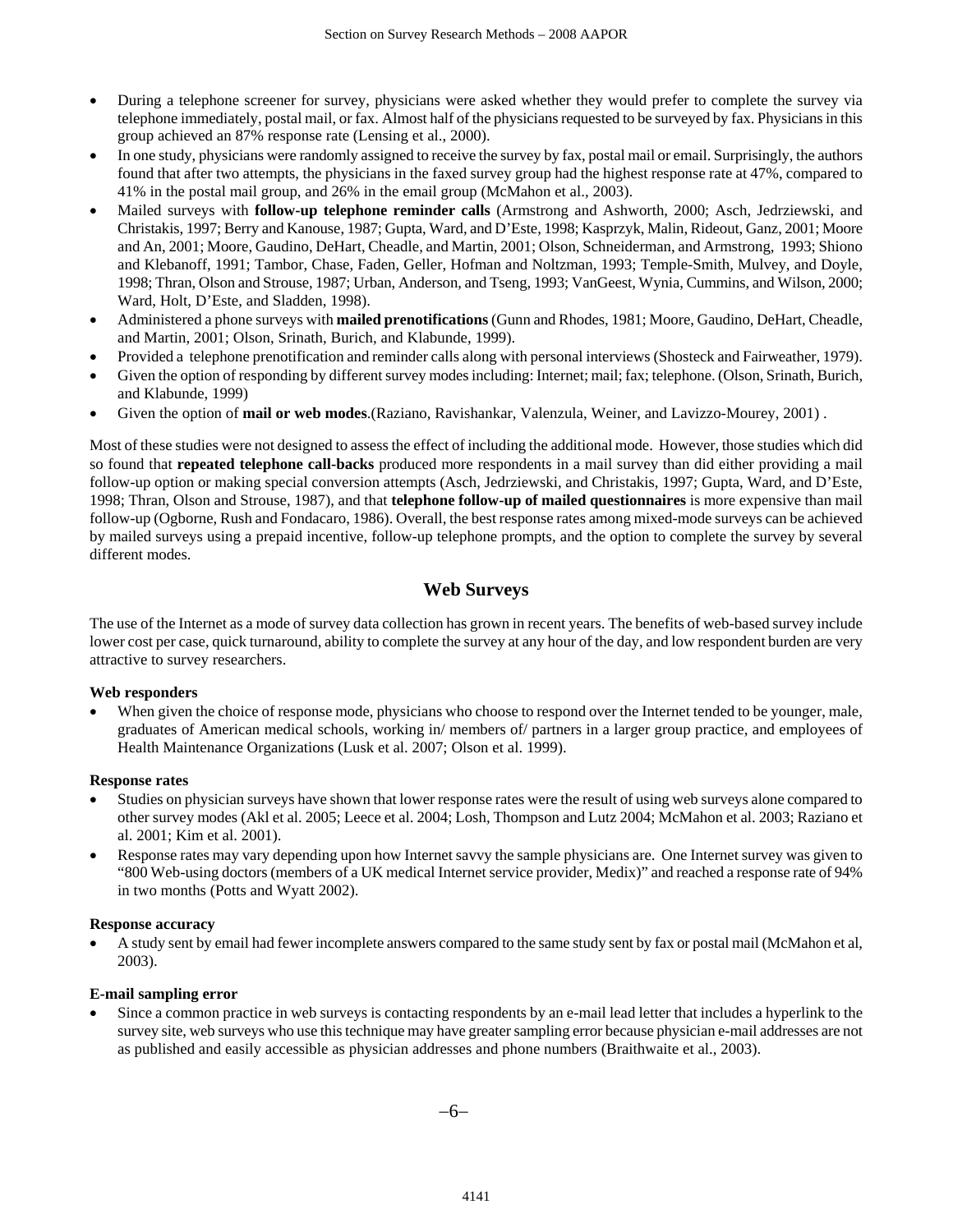# **Studies of Physician Staff as Respondents**

Physicians usually have office staff who both screen their phone calls and mail, and who are knowledgeable about many aspects of the practice. Some survey researchers have investigated the effects of using such **staff as proxy respondents** (Berk, 1983; Berk, Cohen and Myers, 1981; Marder and Thran, 1988). In general, these studies indicate that proxy respondents may be valuable sources for some kinds of information about finances of the physician's practice (such as fee levels) or patient characteristics but poorer sources of information about topics such as the physician's income and expenses or physicians' use of their time.

Physicians often choose to **designate proxy respondents for providing cost information** (Schneider, et al., 1992 - cited in Thran and Berk, 1993; Thran and Hixson, 2000).

Several studies have looked at the best way to overcome gatekeepers' resistance to allowing access to physicians.

- **Use of a physician for call-backs** (Bostick, Pirie, Leupker, and Kofron, 1992; Gupta, Ward, and D'Este, 1998; Temple-Smith, Mulvey, Doyle, 1998; Ward, Holt, D'Este, and Sladden, 1998).
- **Use of more experienced interviewers** (Parsons, Johnson and Warnecke, 1993) have been found to increase gatekeeper cooperation.

# **Effects of Providing Incentives**

Many of the articles we found focused on the use of monetary and nonmonetary incentives to increase response rate. Overall, most of the studies found that the use of an incentive, when appropriate, led to increased response rates.

#### **Size of Monetary Incentive**

- VanGeest, Wynia, Cummins, and Wilson (2000) experienced higher response rates as incentives are increased from \$5 to \$10, but dropped with \$20 incentive.
- Kasprzyk et al. (2001) found higher response rates for \$15 and \$25 group over no incentive.
- Malin et al. (2000) found a large increase in response rate for \$50 incentive for nonresponders over no incentive.
- Researchers concluded that physicians viewed no incentive or use of a small incentive as not worth the time to complete the survey. Enclosing too large on an incentive was viewed as a payment, therefore turning away many physicians. An incentive that was viewed as a "token of appreciation" had the best result.

### **Prepaid Incentive**

Other researchers found that monetary incentives are effective if they are **prepaid.** (Everett, Bedell, and Telljohann, 1997; Moore, Gaudino, DeHart, Cheadle, and Martin, 2001; Oden and Price, 1999; Price, 2000).

- A recent mail survey on smoking cessation among 2,100 physicians found that physician response rates to mail surveys are greatly improved, especially among certain medical specialties, by using up-front incentives. (Delnevo, CD, Abatemarco, DJ, and Steinberg, MB. 2004).
- Another study of general practitioners experienced a higher response rate among respondents who received non-conditional incentives.(Tjerbo T, Kvaerner KJ, Botten G, and Aasland OG. 2005).

### **Non-Monetary Incentives**

Some researchers experimented with the use of non-monetary incentives with no success.

- VanGeest, JB., Johnson, TP., and Welch, VL. 2007 reviewed 10 recent studies that used nonmonetary incentives. In general, they concluded that token monetary incentives (candy, pencils and pens, stickers) were not very effective in increasing response rate.
- A recent study compared inclusion of candy with no incentive in a mail survey to physicians. The authors concluded that nonmonetary incentives appear to have little or no impact on response rates (Burt, C. W., and Woodwell, D. 2005).

#### **Inclusion in a "lottery"**

−7−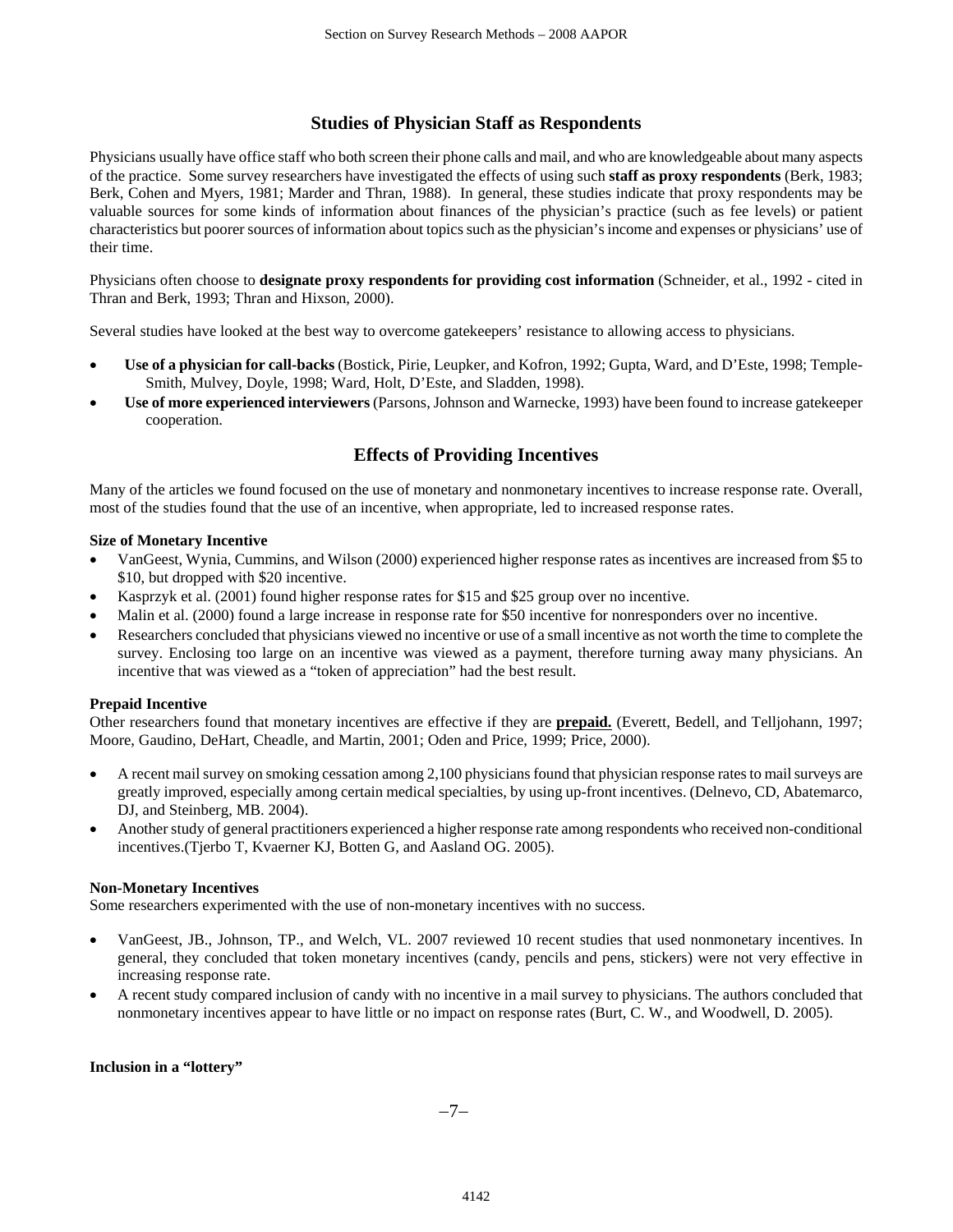- One study evaluated the cost-effectiveness of physician willingness to complete a mail survey when inclusion in a lottery was used as an incentive. A randomized controlled trial of a sample of 1,000 general practitioners found that a lottery significantly increased the response rate of physicians to a mail survey (Baron, DeWals, and Milord, 2001).
- A recent national mail survey of consultant obstetricians and gynecologists were randomized to receiving a questionnaire offering a prize draw incentive (on response) or no such incentive. Overall, the offer of a prize draw incentive did not significantly increase response rates to a national questionnaire survey of consultant obstetricians and gynecologists (Moses, SH and Clark, TJ. 2004).
- A study compared emergency physicians' responses to inclusion of a \$2 bill and a chance to win \$250 through a lottery. Two groups of 288 emergency physicians were mailed a questionnaire with incentive type. It was found that a \$2 bill produced a better response rate with lower cost per participant than offering a chance to win \$250 (Tamayo-Sarver, JH, and Baker, DW. 2004).

### **Professionally-relevant Incentives**

There were a few studies that looked at professionally relevant non-monetary incentives. They found the use of incentives such as continuing education credits and research briefs to be effective at increasing response rates (Olson, Schneiderman, and Armstrong, 1993; Tambor, *et al.,* 1993).

# **Conclusion**

There are many challenges to conducting surveys among physicians. In general, response rates are lower than those of the general population. Overall, we found that studies varied in their research findings. We attempted to draw conclusions based on the numerous studies we evaluated into a set of "best practices" shown in the table below. Each study we evaluated differed in many ways from design to target population to mode of delivery. This is an attempt to highlight the more successful strategies in improving response rates among physicians.

| <b>Category</b>       | <b>Stategy</b>                                                                                       |
|-----------------------|------------------------------------------------------------------------------------------------------|
| Mail                  | Several authors have concluded that a personalized prenotification letter, use of<br>$\checkmark$    |
| Packaging             | stamps, or special packaging (i.e. priority shipping or Federal Express) on both                     |
|                       | outgoing and return envelopes are effective.                                                         |
|                       | Preparing a personalized cover letter that uses flattery positively effected response                |
|                       | rate.                                                                                                |
|                       | Sponsorship and letters of endorsement were found to be effective.                                   |
|                       | Furthermore, letters of endorsement were also found to be effective.                                 |
| <b>Incentives</b>     | Prepaid incentives were most effective.<br>$\checkmark$                                              |
|                       | Amount of the incentive should be large enough to be viewed as a "token of<br>$\checkmark$           |
|                       | appreciation" for completion of the survey. Too large of an incentive can be viewed                  |
|                       | as a payment by physicians resulting in lower response.                                              |
|                       | Non-monetary incentives do not seem to be very effective.<br>$\checkmark$                            |
| Questionnaire         | Attention should be paid to overall length of questionnaire. Physicians are busy and<br>$\checkmark$ |
| Length                | response will drop with longer questionnaires.                                                       |
| <b>Survey Mode of</b> | Mail seems to be the preferred mode by physicians; however, web-based surveys<br>$\checkmark$        |
| Administration        | are increasingly used by physicians.                                                                 |
|                       | Multi-mode studies experienced the greatest overall response.<br>$\checkmark$                        |
| Nonresponder          | Postcard reminders were inexpensive and effective.<br>$\checkmark$                                   |
| <b>Follow-up</b>      | Telephone "prompts", E-mail and Fax "prompts" (when available) were also                             |
|                       | successful in increasing response.                                                                   |

# **Best Practices in Surveying Physicians**

While maintaining high response rates is always desirable, research indicates that physicians do not significantly differ among respondents and nonrespondents in terms of responses and group characteristics. In this case, larger sample sizes compensate for greater nonresponse and can be less expensive than continual follow-up contacts. This provides some comfort since it appears response rates will continue to lag behind non-physicians well into the near future.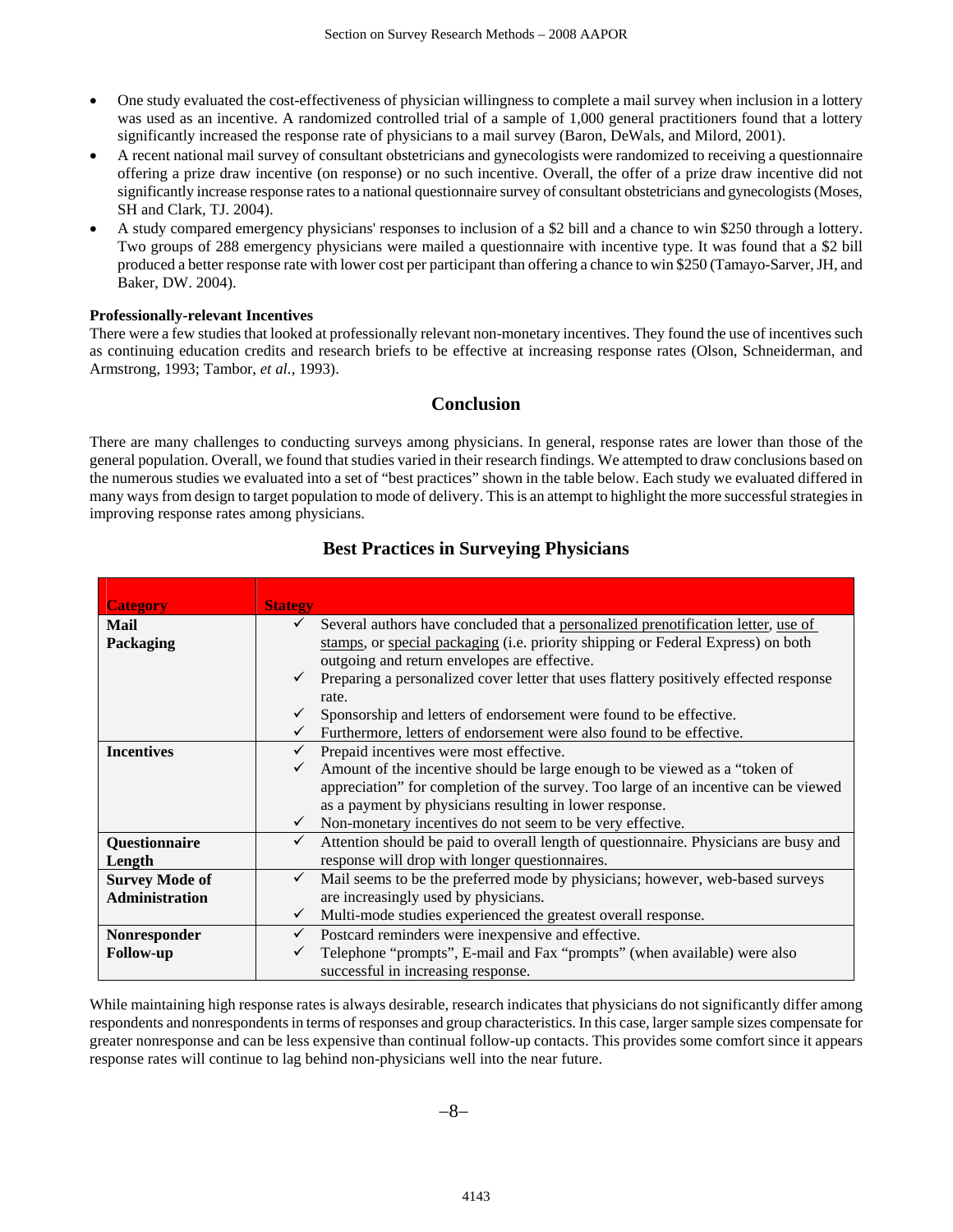# **Future Direction**

There is no reason to believe that physician cooperation rates will improve in the future. Future research should focus on the concerns voiced by the target population. Focus groups could be used to further investigate barriers and reluctance to participate. Furthermore, emerging technologies may also provide opportunities for more efficient and less invasive forms of gathering data from physicians.

# **References**

- Akl, E., Maroun, N., Klocke, R., Montori, V., Schünemann, H. (2005). Electronic Mail was Not Better than Postal Mail for Surveying Residents and Faculty. *Journal of Clinical Epidemiology*, 58(4): 425-429.
- Armstrong, D and Ashworth, M. (2000). When Questionnaire Response Rates Do Matter: A Survey of General Practitioners and their Views of NHS Changes. *British Journal of General Practice.* 50. 479-480.
- Asch, DA, Jedrziewski, MK, and Christakis, NA. (1997). Response Rates to Mail Surveys Published in Medical Journals. *Journal of Clinical Epidemiology*. 50(10). 1129-1136.
- Asch, DA, Christakis, NA, and Ubel, PA. (1998). Conducting Physician Mail Surveys on a Limited Budget: A Randomized Trial Comparing \$2 Bill Versus \$5 Bill Incentives. *Medical Care*. 36 (1). 95-99.
- Barclay, S., Todd, S., Finlay, I., Grande, G., and Wyatt, P. (2006). Not another questionnaire! Maximizing the response rate, predicting non-response and assessing non-response bias in postal questionnaire studies of GPs. *Family Practice.* 19: 105-111.
- Barton, J, Bain, CH, Hennekens, B, Rosner, C, Belanger, A, Roth, and Speizer, FE. 1980. Characteristics of Respondents and Non-Respondents to a Mailed Questionnaire. *American Journal of Public Health,* 70(8), 823-5.
- Baron, G, De Wals, P, and Milord, F. (2001). Cost-Effectiveness of a Lottery for Increasing Physicians' responses to a Mail Survey. *Evaluation and the Heath Professions*. 24(1), March 2001, 47-52.
- Becker, H., Cookston, J., and Kulberg, V. (2000). Mailed Survey Follow-Ups—Are Postcard reminders More Cost-Effective Than Second Questionnaires? *Western Journal of Nursing Research,* 2000, 22(5), 642-647
- Beebe, TJ, Stoner, SM, Anderson, KJ, Williams, AR. (2007). Selected Questionnaire Size and Color Combinations Were Significantly Related to Mailed Survey Response Rates. *Journal of Clinical Epidemiology*, 60(11), 1184-9.
- Beebe, TJ, Locke III, GR, Barnes, SA, Davern, ME, and Anderson, KJ. (2007) Mixing Web and Mail Methods in a Survey of Physicians. *Health Services Research.* 42(3 Pt 1):1219-34.
- Berk, ML. (1983). Interviewing physicians: The Effect of Improved Response Rate. *American Statistical Association Proceedings of the Social Statistics Section* Toronto, Ontario, Canada. 527-532.
- Berk, ML. (1985). Interviewing Physicians: The Effect of Improved Response Rate. *American Journal of Public Health, 75*(11), 1338-1340.
- Berk, ML, Cohen, SB and Myers, SM. (1981). The Usefulness of Proxy Reporting in an Economic Survey of Physicians. *ASA Proceedings of the Section on Survey Research Methods*. 671-673.
- Berk, ML, Edwards, WS and Gay, NL (1990). The Use of a Prepaid Incentive to Convert Nonresponders on a Survey of Physicians. *ASA , Proceeding of the Section on Survey Research Methods*. 766-769.
- Berk, ML, Edwards, WS and Gay, NL (1993). The Use of a Prepaid Incentive to Convert Nonresponders on a Survey of Physicians. *Evaluation and the Health Professions, 13*(2), 239-245.

Berry, SH and Kanouse, DE. (1987). Physician Response to a Mailed Survey: An Experiment in Timing of Payment. *Public Opinion Quarterly* 51(1), 102-114.

Bjertnaes, OA, Garratt, Botten, G. (2008). Nonresponse Bias and Cost-Effectiveness in a Norwegian Survey of Family Physicians. *Evaluation of Health Professionals*. 31: 65-80.

- Bostick, RM, Pirie, P, Leupker, RV and Kofron, PM. (1992). Using Physician Caller Follow-ups to Improve the Response Rate for a Physician Telephone Survey. *Evaluation and the Health Professions, 15*(4), 420-433.
- Braithwaite, D, Emery, J, De Lusignan, S, and Sutton S. (2003). Using the Internet to Conduct Surveys of Health Professionals: A valid Alternative? *Family Practice*, 21(3), 329.
- Brems, C., Johnson, ME, Warnter T, Roberts, LW. (2006). Survey Return Rates as a Function of Priority versus First-class Mailing. *Psychol Rep*. Vol. 99(2):496-501.
- Brogger J, Nystad, W, Cappelen, I, and Bakke, P. (2007). No Increase in Response Rate by Adding a Web Response Option to a Postal Survey: A Randomized Trial. *Journal of Medical Internet Research*, 9(5), 40.
- Burt, C. W., & Woodwell, D. (2005). Tests of methods to improve response to physician surveys. Paper presented at the 2005 Federal Committee on Statistical Methodology, Arlington, VA.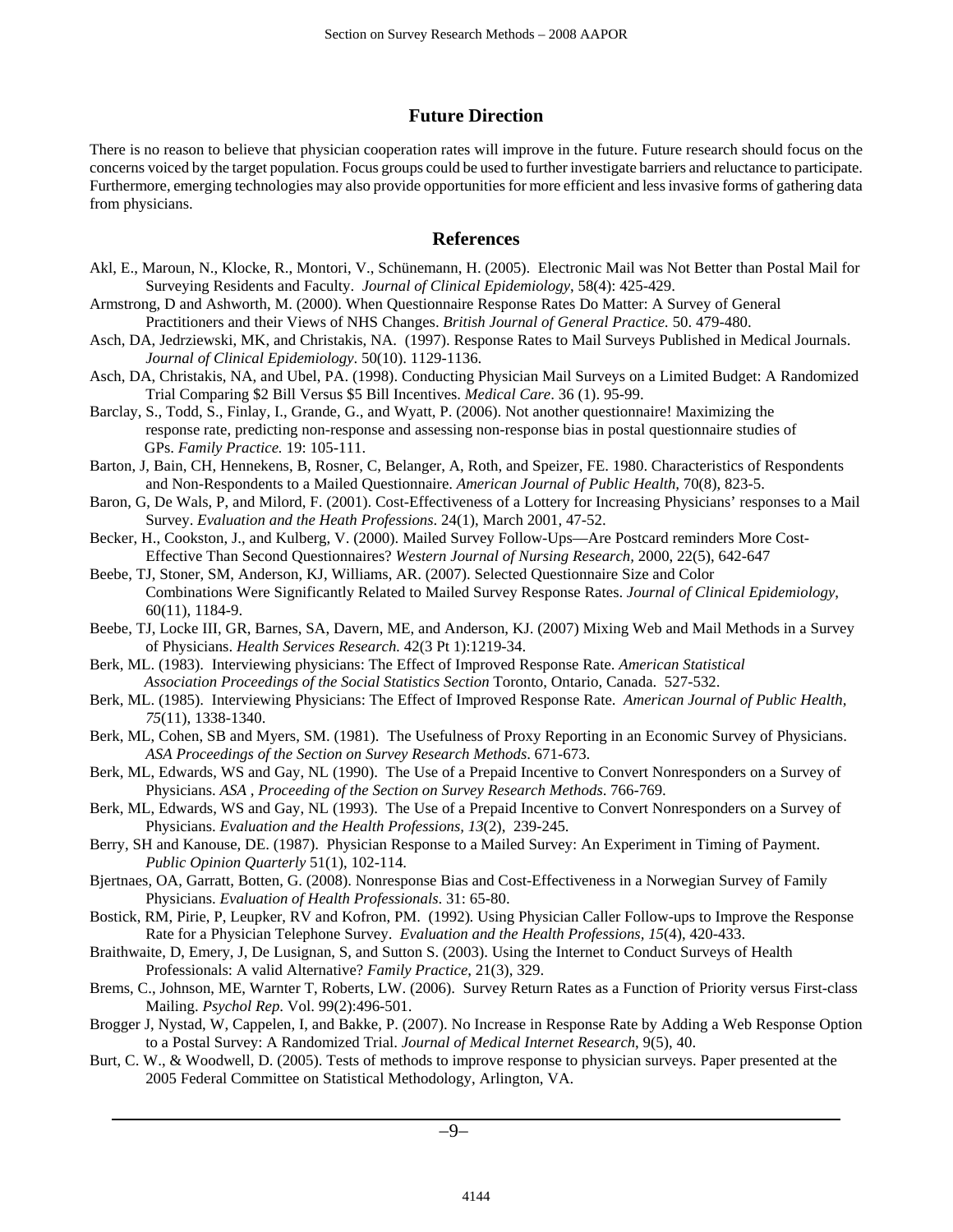- Cull, W.L., O'Connor, K.G., Sharp, S., and Tang, S.S. (2005). Response rates and response bias for 50 surveys of pediatricians. *Health Services Research* 40(1), 213-226.
- Cummings SM, Savitz, LA, and Konrad, TR. (2001). Reported Response Rates to Mailed Physician Questionnaires. *Health Service Research*, 35(6), 1347-55.
- Delnevo, CD, Abatemarco, DJ, and Steinberg, MB. (2004) Physician Response Rates to a Mail Survey by Specialty and Timing of Incentive. *American Journal of Preventative Medicine*, 26(3), 234-236.
- Del Valle, M, Morgenstern, H, Rogstad, T, Albright, C, and Vickrey, B. (1997). A Randomized Trial of the Impact of Certified Mail on Response Rate to a Physician Survey, and a Cost-effectiveness Analysis. *Evaluation and the Health Professions,* 20(4), 389-406.
- Dillman, DA (1978). *Mail and Telephone Surveys: The Total Design Method.* New York: Wiley and Sons.
- Donaldson, GW, Moinpour, CM, Bush, N, Chapko, M, Jocom, J, Sidak, M, Nielsen-Stoeck, M, Bradshaw, J, Bichindaritz, and I, Sullivan, K. (1999). Physician Participation in Research Surveys: A Randomized Study of Inducements to Return Mailed Research Questionnaires. *Evaluation and The Health Professions.* 22(4), December 1999, 427-441
- Edwards, P, Roberts, I, Clarke, M, DiGuiseppi, C, Pratap, S, Wentz, R, Kwan, I. (2002). Increasing response rates to postal questionnaires: systematic review. *BMJ.* Vol. 18. 01-09.
- Everett, SA, Price, JH, Bedell, AW, Telljohann SK, (1997). The Effect of a Monetary Incentive in Increasing the Return Rate of a Survey to Family Physicians. *Evaluation and the Health Professions,* 20(2), 207-214.
- Griffith, LE, Cook, DJ, Guyatt, GH, and Charles, CA. (1999). Comparison of Open and Closed Questionnaire Formats in Obtaining Demographic Information from Canadian General Internists. *Journal of Clinical Epidemiology,* 52(10), 997-1005.
- Guadagnoli E and Cunningham, S. (1989). The Effects of Nonresponse and Late Response on a Survey of Physician Attitudes. *Evaluation and the Health Professions, 12*(3), 318-328.
- Gunn, WJ, and Rhodes, IN. (1981). Physician Response Rates to a Telephone Survey: Effects of Monetary Incentive Level. *Public Opinion Quarterly, 45*(1), 109-115.
- Gupta, L, Ward J, and D'Este, C. (1998). Differential Effectiveness of Telephone Prompts by Medical and Non-medical Staff in increasing Survey Response Rates: A Randomized Trial 1998. *Australian and New Zealand Journal of Public Health* 56:442-453.
- Hill, CA., Fahrney, K., Wheeless, SC., and Carson, CP. (2006). Survey response inducements for registered nurses. *West J Nurs Res.* Vol 28 (3):322-34
- Hing, Schappert, Burt, and Shimizu, 2005. Effects of form length and item format on response patterns and estimates of physician office and hospital outpatient department visits. National Ambulatory Medical Care Survey and National Hospital Ambulatory Medical Care Survey, 2001. *Vital Health Statistics 2.,* 139, 1-32.
- Hocking, JS, Lim, MS, Read, T., and Hellard, M. (2006). Postal surveys of physicians gave superior response rates over telephone interviews in a randomized trial. *Journal of Clinical Epidemiology*. May;59(5):521- 4. Epub 2006 Mar 15
- Jepson, C, Asch, DA, Hershey, JC, and Ubel, PA. (2005) In a mailed physician survey, questionnaire length had a threshold effect on response rate. Journal of Clinical Epidemiology 58 (2005) 103–105.
- Kalsbeek, WD, Dever, JA, Sanders, LL, and Bennett, EM (1992). An Assessment of Alternative Designs for Conducting Physician Surveillance Surveys. *ASA 1992 Section on SurveyResearch Methods*, Boston, MA pp. 256-261.
- Kasprzyk, D, Montano, DE, Lawrence, JS, and Phillips, WR. (2001). The Effects of Variations in Mode of Delivery and Monetary Incentive on Physicians' Responses to a Mailed Survey Assessing STD Practice Patterns. *Evaluation and the Health Professionals* 24(1). 3-17.
- Kellerman, SE, and Herold, J. (2001). Physician Response to Surveys: A Review of the Literature. *American Journal of Preventive Medicine* 20(1). 61-67.
- Kim, H.L., Gerber, G.S., Patel, R.V., Hollowell, C.M., Bales, G.T. (2001). Practice Patterns in the Treatment of Urinary Incontinence: A Postal and Internet Survey. *Urology* 57(1): 45-48.
- Leece, P, Bhandari M, Sprague S, Swiontkowski MF, Schemitsch EH, Tornetta P, Devereaux PJ, and Guyatt GH. (2004) Internet versus mailed questionnaires: a randomized comparison. *Journal of Medical Internet Research.* Sep 24;6(3):e30.
- Leece, P, Bhandari M, Sprague S, Swiontkowski MF, Schemitsch EH, Tornetta P, Devereaux PJ, and Guyatt GH. (2006). Does flattery work? A comparison of two different cover letters for an international survey of orthopedic surgeons. *Journal of Canc Chir.* Vol 49. No 2. 90-95
- Lensing, SY, Gillaspy, SR, Simpson, PM, Jones, SM, James, JM, and Smith, JM. (2000). Encouraging Physicians to Respond to Surveys through the Use of Fax Technology. *Evaluation and the Health Professions*, 23(3), 348-359.

−10−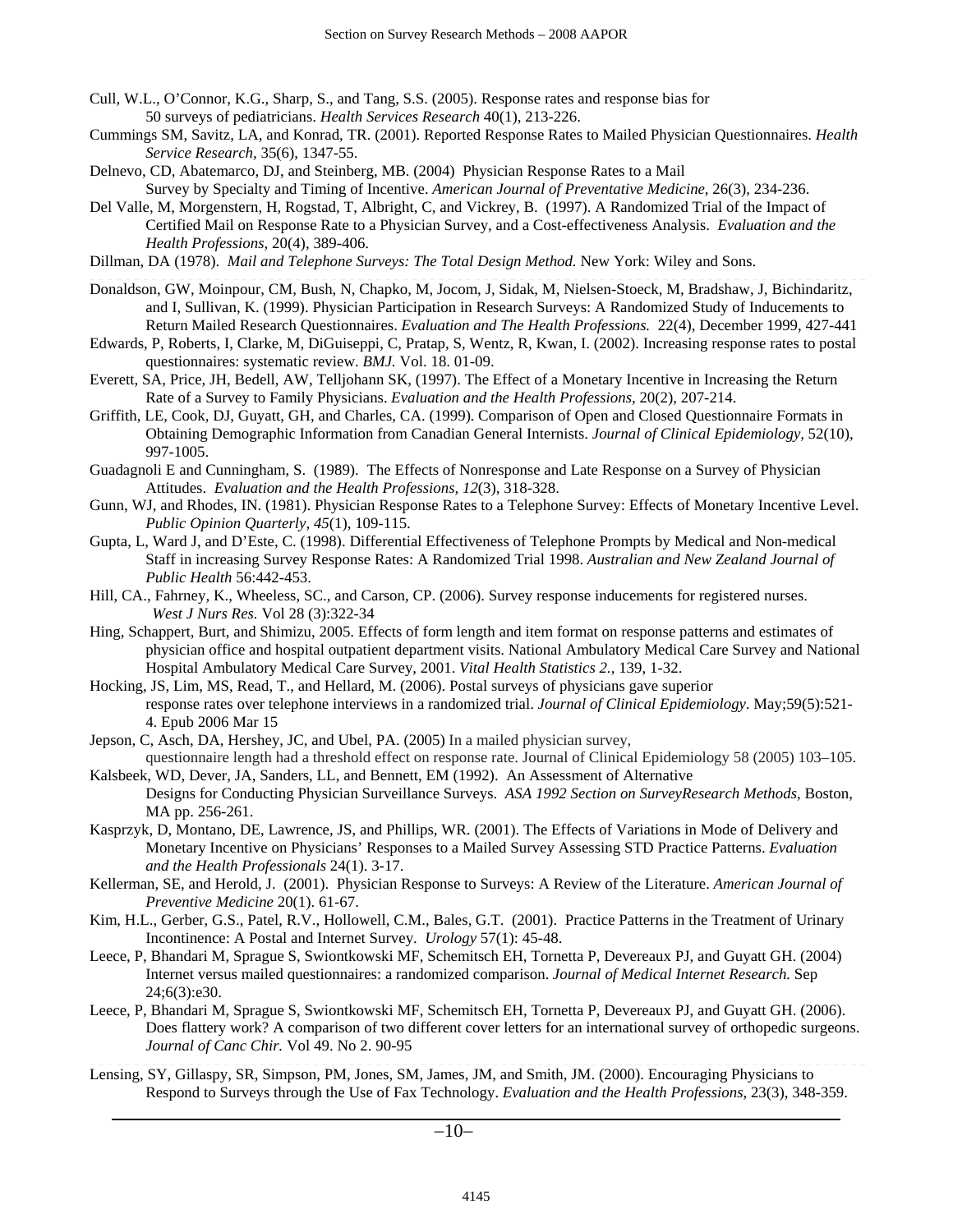- Losh, M. E., Thompson, N., Lutz, G. (2004). The Effect of Mode on Response Rates and Data Quality in a Survey of Physicians. The American Association for Public Opinion Research (AAPOR) 59th Annual Conference,
- Lusk, K., Delclos, G. L., Burau, K., Drawhorn, D.D., Aday, L.A. (2007). Mail Versus Internet Surveys: Determinants of Method of Response Preferences Among Health Professionals. *Evaluation & the Health Professions, 30*(2): 186- 201. Lusk
- Malin, J, Rideout, J, Ganz, P (2000). Tracking Managed Care: The importance of a Cash Incentive for Medical Director Response to a Survey. *American Journal of Managed Care,* 6(5), 1209-1214.
- Marder, WD and Thran, SL. (1988). Proxy or Principal: Cost Minimizing Strategies of Survey Respondents. *ASA Proceedings of the Section on Survey Research Methods*. 497-499.
- Mahexu, B, Legault, C, and Lambert, J. (1989). Increasing Response Rates in Physicians' Mail Surveys: An Experimental Study. *American Journal of Public Health*, 79(10), 1434.
- McCarthy, GM, Koval, JJ, and MacDonald, JK. (1997). Nonresponse Bias in a Survey of Ontario Dentists' Infection Control and Attitudes Concerning HIV. *Journal of Public Health and Dentistry*, 57(1), 59-62.
- McFarlane, EM, Murphy, J, Olmsted, MG, and Hill, CA. (2007). Nonresponse Bias in a Mail Survey of Physicians. *Evaluation and the Health Professions,* 30(2), 170-185.
- McKenzie-McHarg, K, Tully, L, Gates, S, Ayers, S, and Brocklehurst, P. (2005). Effect on Survey Response Rate of Hand Written versus Printed Signature on a Cover Letter: Randomised Controlled Trial. *BMC Health Service Research*, 9(5), 52.
- McMahon SR, Iwamoto M, Massoudi MS, Yusuf HR, Stevenson JM, David F, Chu SY, Pickering LK. (2003). Comparison of e-mail, fax, and postal surveys of pediatricians. *Pediatrics.* Apr;111(4 Pt 1):e299-303.
- Menachemi, N., Hikmet, N., Stutzman, M., Brooks, R.G. (2006). Investigating response bias in an information technology survey of physicians. *Journal of Med Systems*, 30, 277–282.
- Montauk, L. (2000). Medical Junk Mail. *The Lancet,* 356, p. 344.
- Moore, DL, Gaudino, J, DeHart, P, Cheadle, A, and Martin, D (2001). Physician Response in a trial of High-Priority Mail and Telephone Survey Mode Sequences. 2001 EDS. M. Cynamon and R. Kulka. Health Survey Research Methods, Department of Health and Human Services, Centers for Disease Control, and National Center for Health Statistics, DHHS Publication (PHS) 01-1013. 149-154.
- Moore, DL and An, L (2001). Effect of Mail Packaging, Postal Level, Token Incentive, and Timing of Incentive on Response for a Physician Practice Addressed Survey of Physicians.
- Moses, SH and Clark, TJ. (2004). Effect of prize draw incentive on the response rate to a postal survey of obstetricians and gynaecologists: A randomised controlled trial. *BMC Health Services Research.* Vol 4(14):4-14
- Mullen, PD, Easling, I, Nixon, SA, Koester, DR, and Biddle, AK. (1987). The Cost-Effectiveness of Randomized Incentive and Follow-up Contacts in a National Mail Survey of Family Physicians. *Evaluation and the Health Professions, 10*(2), 232-245.
- Myers, RP, Shaheen, AA, and Lee, SS, (2007). Impact of pharmaceutical industry versus university sponsorship on survey response: a randomized trial among Canadian hepatitis C care providers. *Canadian Journal of Gastroenterology,*  21(3), 169-75.
- Narayanan, V., Giambo, P., Fry, S., Crafts, J. (2007). Using the Web for Surveys of Medical Providers. 3rd International conference on establishment surveys.
- Oden, L and Price, JH. (1999). Effects of a Small Monetary Incentive and Follow-up Mailings on Return Rates of a Survey to Nurse Practitioners. *Psychological Reports,* 85, 1154-1156.
- Ogborne, AC, Rush, B and Fondacaro, R (1986). Dealing with Nonrespondents in a Mail Survey of Professionals: The Cost-Effectiveness of Two Alternatives.
- Olmsted, MG, Murphy, J, McFarlane, EM, and Hill, CA. (2005). Evaluating Methods for Increasing Physician Survey Cooperation. In *Proceedings of the section on survey research methods of the American Statistical Association,*  American Statistical Association.
- Olson, L, Srinath, KP, Burich, MC, Klabunde, C (1999). Use of a Website Questionnaire as One Method of Participation in a Physician Survey. *American Association of Public Opinion Research*.
- Olson, L, Schneiderman, M, and Armstrong, RV. (1993). Increasing Physician Response in Surveys. *ASA Proceedings, Survey Research Methods section.* 1036-1041.
- Parsons, JA, Johnson, TP and Warnecke, RB (1993). The Effect of Interview Characteristics on Gatekeeper Resistance in Surveys of Elite Populations. *Evaluation Review, 17*(2), 131-143.
- Parsons, JA, Warnecke, RB, Czaja, RF, Barnsley, J and Kaluzny, A (1994). Factors Associated with Response Rates in a National Survey of Primary Care Physicians. *Evaluation Review, 18*(6), 756-766.
- Potts,HW, and Wyatt, JC. (2002). Survey of Doctors' Experience of Patients Using the Internet. *Journal of Medical Internet Research,* 4(1), e5.

−11−